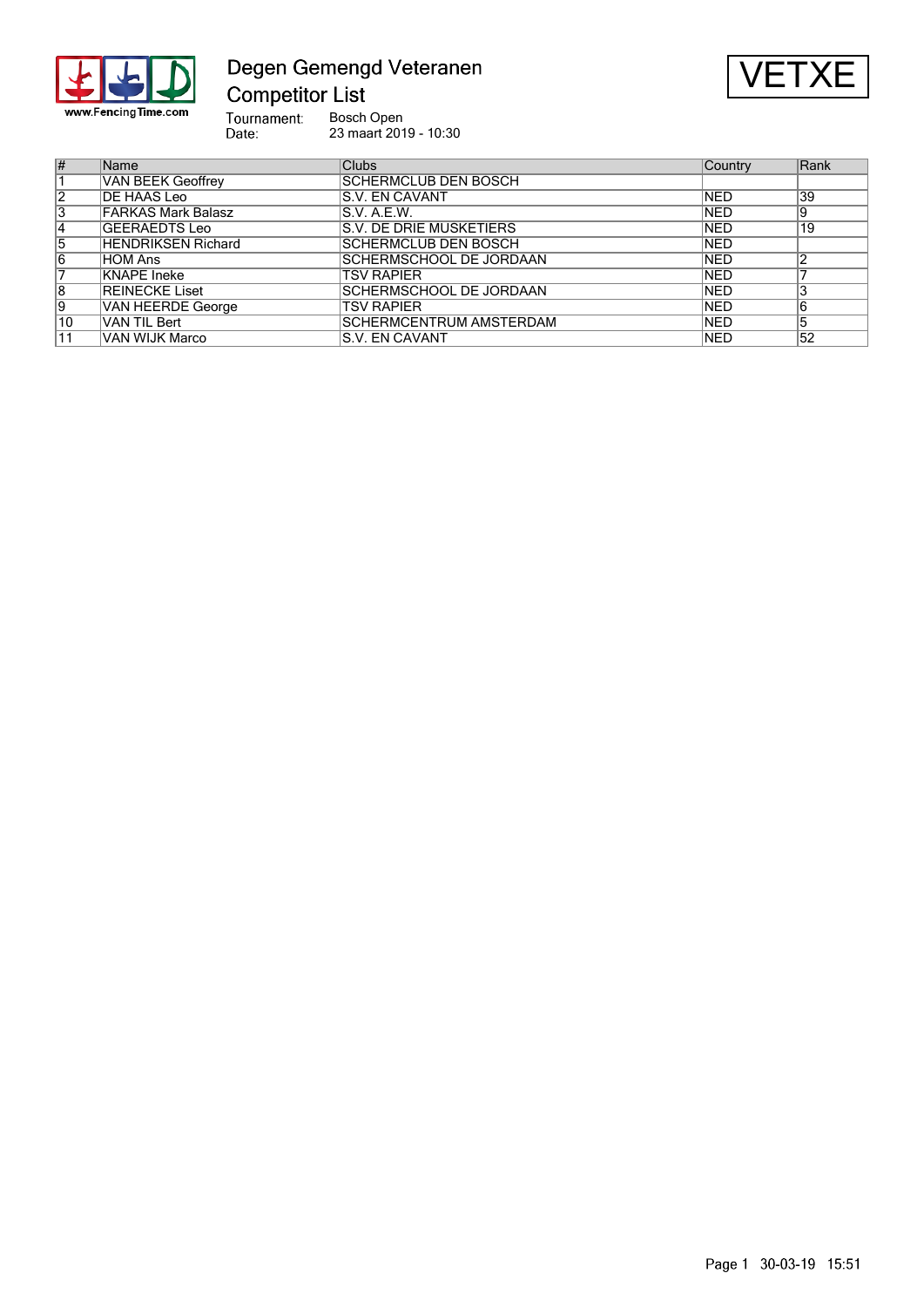| <b>Bosch Open</b>                                                                                      |                         |  |  |  |  |  |  |  |
|--------------------------------------------------------------------------------------------------------|-------------------------|--|--|--|--|--|--|--|
|                                                                                                        | Den Bosch               |  |  |  |  |  |  |  |
| 23 maart 2019                                                                                          |                         |  |  |  |  |  |  |  |
|                                                                                                        | Degen Gemengd Veteranen |  |  |  |  |  |  |  |
| Total # of competitors: 11 Total # of pools: 2                                                         |                         |  |  |  |  |  |  |  |
| 2 pools<br>Round 1<br>1 pool of 5 and 1 pool of 6<br>All competitors (100%) promoted to the next round |                         |  |  |  |  |  |  |  |
| Round 2<br>Incomplete DE table of 16 fenced through the finals, no fence-off for third                 |                         |  |  |  |  |  |  |  |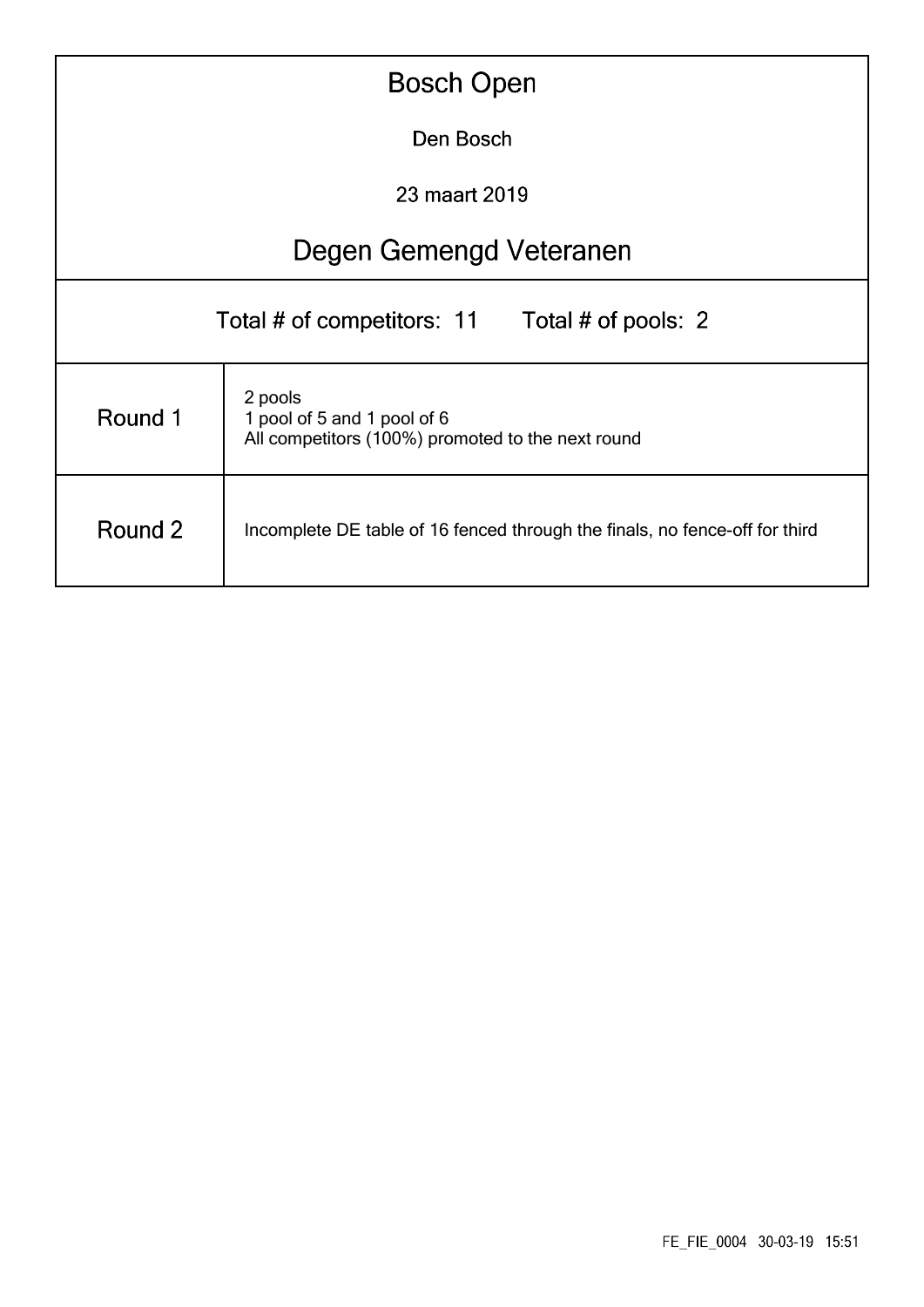

### Degen Gemengd Veteranen Seeding for Round #1 - Pool



Tournament:<br>Date:<br>FIE Document: Bosch Open 23 maart 2019 - 10:30 FE\_FIE\_0001.2

| Seed            | Name                      | Club                           | Country     | Rank | <b>Notes</b> |
|-----------------|---------------------------|--------------------------------|-------------|------|--------------|
|                 | HOM Ans                   | <b>SCHERMSCHOOL DE JORDAAN</b> | <b>INED</b> |      |              |
| $\overline{2}$  | <b>REINECKE Liset</b>     | SCHERMSCHOOL DE JORDAAN        | <b>NED</b>  |      |              |
| 3               | VAN TIL Bert              | SCHERMCENTRUM AMSTERDAM        | <b>NED</b>  |      |              |
| 14              | <b>VAN HEERDE George</b>  | <b>TSV RAPIER</b>              | <b>NED</b>  |      |              |
| 5               | KNAPE Ineke               | <b>TSV RAPIER</b>              | <b>NED</b>  |      |              |
| 6               | <b>FARKAS Mark Balasz</b> | S.V. A.E.W.                    | <b>NED</b>  | 9    |              |
|                 | GEERAEDTS Leo             | S.V. DE DRIE MUSKETIERS        | <b>NED</b>  | 19   |              |
| 8               | DE HAAS Leo               | S.V. EN CAVANT                 | <b>NED</b>  | 39   |              |
| 19              | VAN WIJK Marco            | S.V. EN CAVANT                 | <b>NED</b>  | 52   |              |
| $\overline{10}$ | <b>HENDRIKSEN Richard</b> | SCHERMCLUB DEN BOSCH           | <b>INED</b> |      |              |
| $\overline{11}$ | <b>VAN BEEK Geoffrey</b>  | SCHERMCLUB DEN BOSCH           |             |      |              |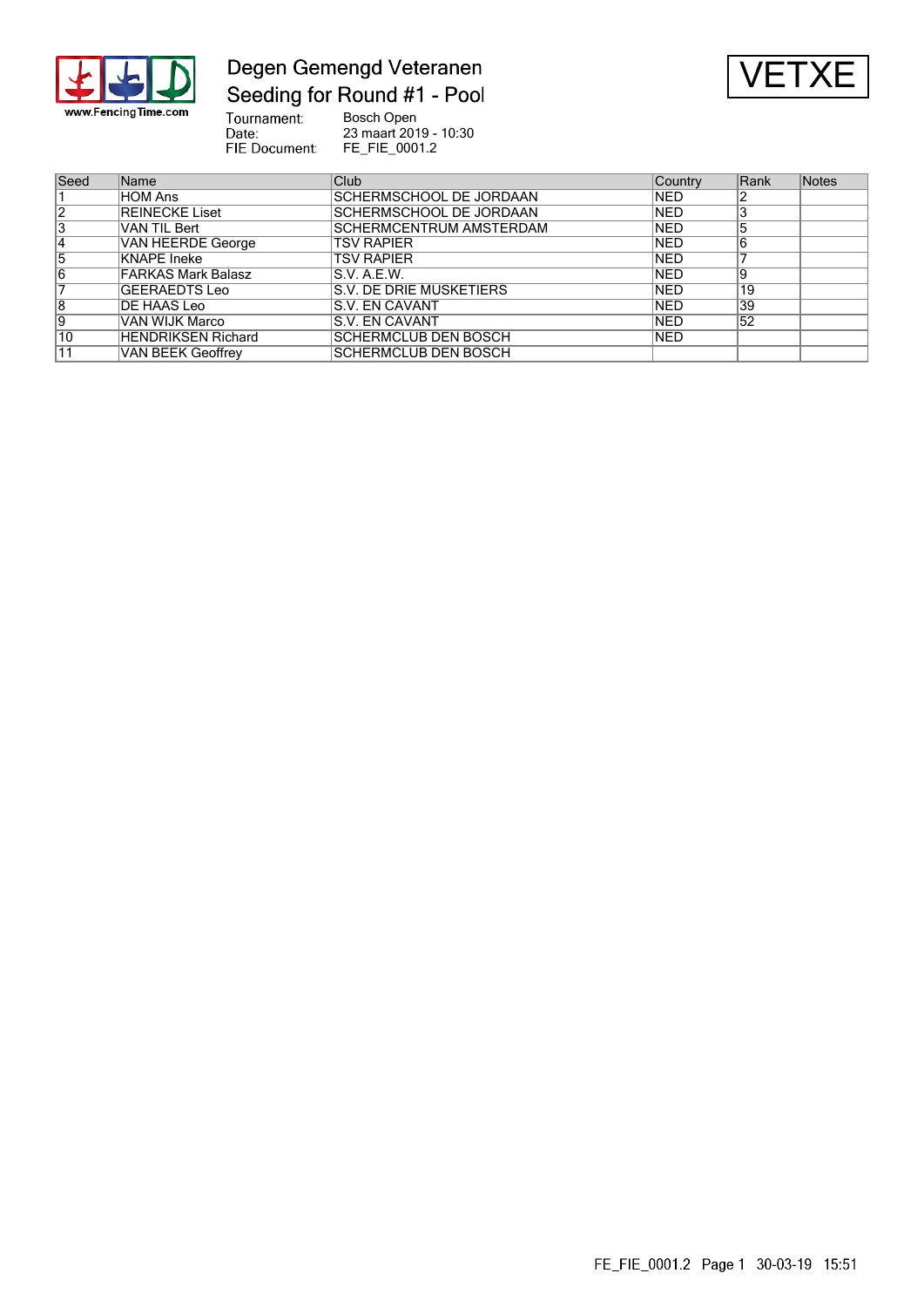

## Degen Gemengd Veteranen Round #1 Pool Results



Tournament: Bosch Open Date: 23 maart 2019 - 10:30 FIE Document: FE\_FIE\_0007

| Strip 2                   | Referee(s):                             |                             |                |                |                |                |                |          |      |    |                 |               |
|---------------------------|-----------------------------------------|-----------------------------|----------------|----------------|----------------|----------------|----------------|----------|------|----|-----------------|---------------|
| Name                      | Affiliation                             | #                           |                | 2              | 3              | $\overline{4}$ | 5              | V        |      |    |                 | V/M TS TR Ind |
| <b>HOM Ans</b>            | SCHERMSCHOOL DE JORDAAN /<br><b>NFD</b> |                             |                | V5             | V5             | D4             | V <sub>5</sub> | 3        | 0,75 | 19 | 13              | -6            |
| DE HAAS Leo               | S.V. EN CAVANT / NED                    | $\mathcal{P}_{\mathcal{C}}$ | D <sub>3</sub> |                | D <sub>2</sub> | D4             | D1             | $\Omega$ | 0.00 | 10 | 20              | $ -10\rangle$ |
| <b>HENDRIKSEN Richard</b> | SCHERMCLUB DEN BOSCH /<br>NFD.          | 3                           | D <sub>2</sub> | V <sub>5</sub> |                | D1             | D <sub>2</sub> |          | 0,25 | 10 | 17 <sup>1</sup> | $-7$          |
| <b>FARKAS Mark Balasz</b> | S.V. A.E.W. / NED                       | $\overline{4}$              | V5             | V5             | V <sub>5</sub> |                | D4             | 3        | 0,75 | 19 | 14              | 5             |
| VAN HEERDE George         | <b>TSV RAPIER / NED</b>                 | 5.                          | D <sub>3</sub> | V5             | V5             | V5             |                | 3        | 0.75 | 18 | 12              | -6            |

|                          | Strip 3 | Referee(s):                             |                |                |                |    |                |                |                |                |        |    |        |      |
|--------------------------|---------|-----------------------------------------|----------------|----------------|----------------|----|----------------|----------------|----------------|----------------|--------|----|--------|------|
| Name                     |         | <b>Affiliation</b>                      | #              | 1              | $\overline{2}$ | 3  | 4              | 5              | 6              | V              | V/M TS |    | TR Ind |      |
| VAN WIJK Marco           |         | S.V. EN CAVANT / NED                    |                |                | V5             | D4 | D <sub>3</sub> | D <sub>0</sub> | D4             |                | 0.20   | 16 | 23     | -7   |
| <b>REINECKE Liset</b>    |         | SCHERMSCHOOL DE JORDAAN /<br><b>NFD</b> | 2              | D <sub>3</sub> |                | V5 | D4             | D <sub>3</sub> | V <sub>5</sub> | $\overline{2}$ | 0,40   | 20 | 22     | $-2$ |
| <b>VAN BEEK Geoffrey</b> |         | SCHERMCLUB DEN BOSCH                    | 3              | V5             | D <sub>3</sub> |    | D1             | D1             | D4             | 1              | 0.20   | 14 | 23     | -9   |
| <b>GEERAEDTS Leo</b>     |         | S.V. DE DRIE MUSKETIERS /<br><b>NFD</b> | $\overline{4}$ | V5             | V5             | V5 |                | V5             | V5             | 5              | 1,00   | 25 | 14     | 11   |
| <b>VAN TIL Bert</b>      |         | <b>SCHERMCENTRUM</b><br>AMSTERDAM / NED | 5              | V5             | V5             | V5 | D <sub>3</sub> |                | V <sub>5</sub> | 4              | 0,80   | 23 | 10     | 13   |
| <b>KNAPE</b> Ineke       |         | <b>TSV RAPIER / NED</b>                 | 6              | V5             | D4             | V4 | D <sub>3</sub> | D1             |                | $\overline{2}$ | 0,40   | 17 | 23     | -6   |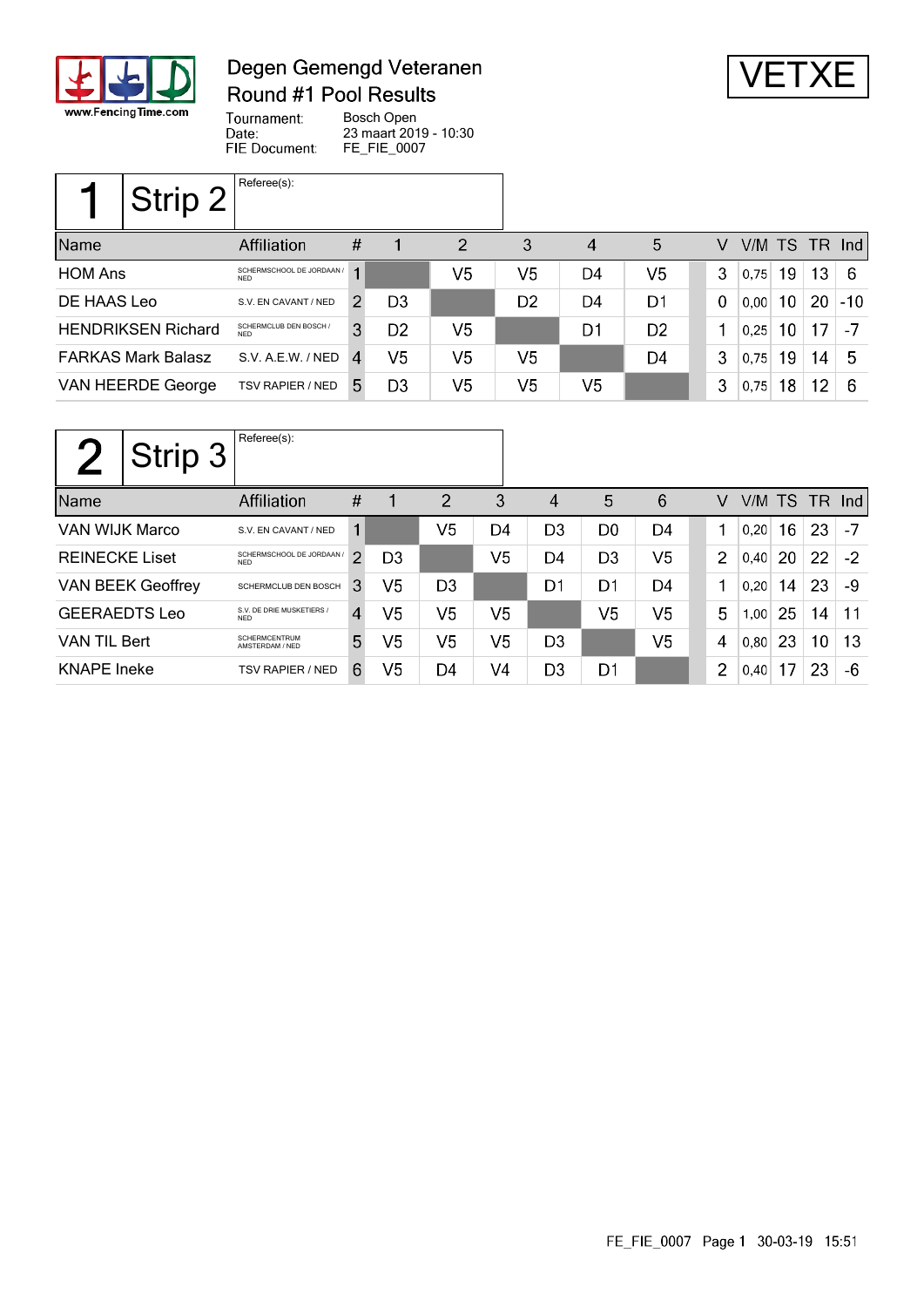

### Degen Gemengd Veteranen Seeding for Round #2 - DE



Tournament:<br>Date:<br>FIE Document: Bosch Open 23 maart 2019 - 10:30

FE\_FIE\_0008

| Seed            | <b>Name</b>               | Club                           | Country    | IV | V/M  | <b>TS</b> | TR | llnd  | <b>Notes</b> |
|-----------------|---------------------------|--------------------------------|------------|----|------|-----------|----|-------|--------------|
|                 | GEERAEDTS Leo             | S.V. DE DRIE MUSKETIERS        | INED.      | 5  | 1.00 | 25        | 14 | $+11$ | Advanced     |
| $\overline{2}$  | VAN TIL Bert              | <b>SCHERMCENTRUM AMSTERDAM</b> | <b>NED</b> | 4  | 0.80 | 23        | 10 | $+13$ | Advanced     |
| 3               | ∣HOM Ans                  | SCHERMSCHOOL DE JORDAAN        | <b>NED</b> | 3  | 0.75 | 19        | 13 | +6    | Advanced     |
| 14              | <b>VAN HEERDE George</b>  | <b>TSV RAPIER</b>              | NED.       | 3  | 0,75 | 18        | 12 | +6    | Advanced     |
| 15              | <b>FARKAS Mark Balasz</b> | S.V. A.E.W.                    | NED.       | 3  | 0.75 | 19        | 14 | $+5$  | Advanced     |
| 16              | <b>REINECKE Liset</b>     | SCHERMSCHOOL DE JORDAAN        | <b>NED</b> | 2  | 0.40 | 20        | 22 | $-2$  | Advanced     |
|                 | KNAPE Ineke               | <b>TSV RAPIER</b>              | NED.       | 2  | 0.40 | 17        | 23 | -6    | Advanced     |
| 8               | <b>HENDRIKSEN Richard</b> | <b>SCHERMCLUB DEN BOSCH</b>    | <b>NED</b> |    | 0.25 | 10        | 17 | -7    | Advanced     |
| Ι9              | VAN WIJK Marco            | IS.V. EN CAVANT                | <b>NED</b> |    | 0.20 | 16        | 23 | -7    | Advanced     |
| $\overline{10}$ | VAN BEEK Geoffrey         | <b>SCHERMCLUB DEN BOSCH</b>    |            |    | 0.20 | 14        | 23 | -9    | Advanced     |
| 11              | DE HAAS Leo               | <b>S.V. EN CAVANT</b>          | INED       | l0 | 0.00 | 10        | 20 | -10   | Advanced     |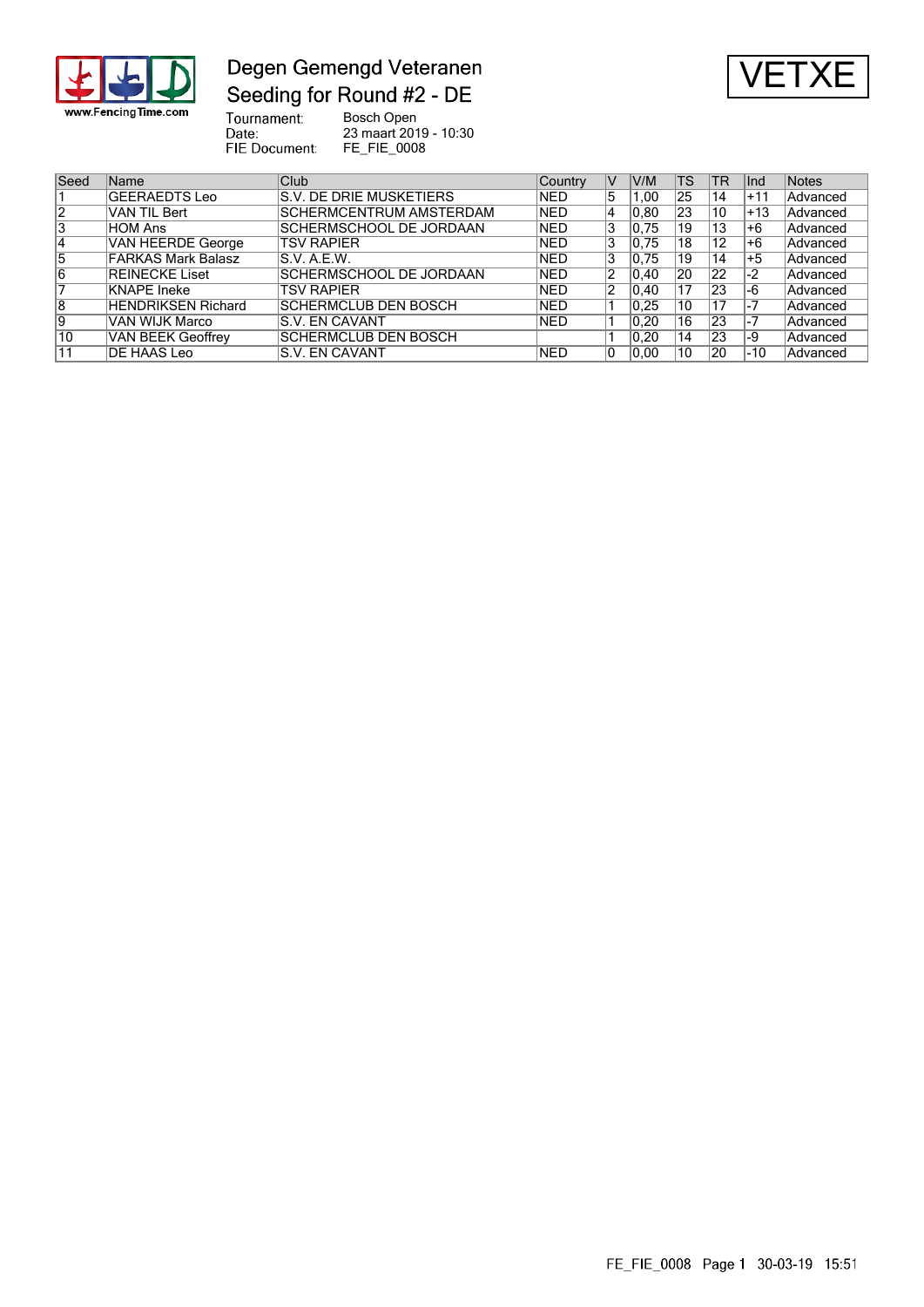#### Degen Gemengd Veteranen - Round #2 - DE (Table of 16)

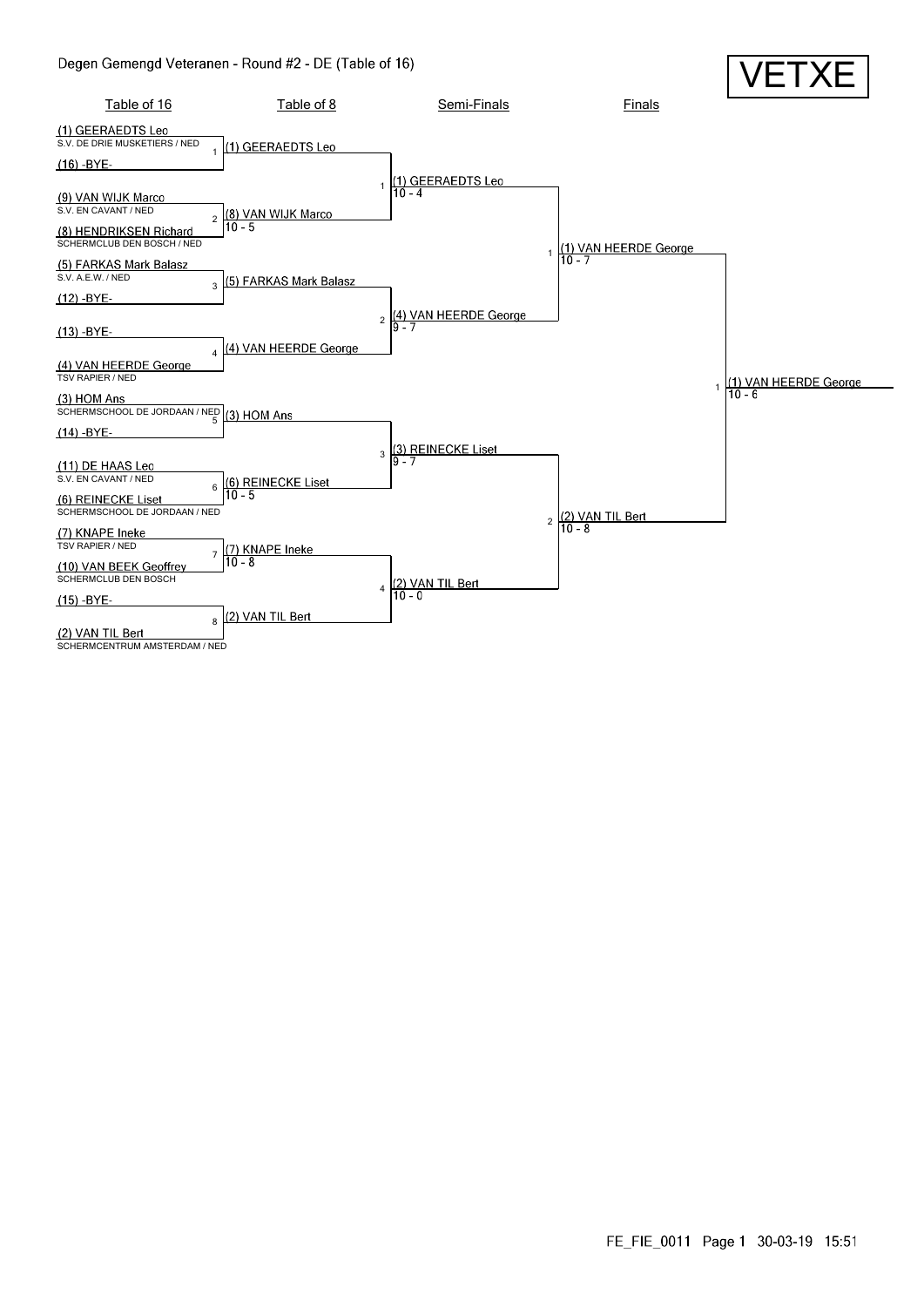

### Degen Gemengd Veteranen **Final Ranking**



Tournament: Bosch Open Date:<br>Date:<br>FIE Document: 23 maart 2019 - 10:30 FE\_FIE\_0012

| Place           | Name                      | <b>Clubs</b>                   | Country     |
|-----------------|---------------------------|--------------------------------|-------------|
|                 | <b>VAN HEERDE George</b>  | <b>TSV RAPIER</b>              | <b>INED</b> |
| $\overline{2}$  | VAN TIL Bert              | <b>SCHERMCENTRUM AMSTERDAM</b> | <b>NED</b>  |
| $\overline{3T}$ | <b>REINECKE Liset</b>     | <b>SCHERMSCHOOL DE JORDAAN</b> | <b>NED</b>  |
| $\overline{3T}$ | GEERAEDTS Leo             | S.V. DE DRIE MUSKETIERS        | <b>NED</b>  |
| 5               | HOM Ans                   | <b>SCHERMSCHOOL DE JORDAAN</b> | <b>NED</b>  |
| 6               | <b>FARKAS Mark Balasz</b> | S.V. A.E.W.                    | <b>NED</b>  |
|                 | KNAPE Ineke               | <b>TSV RAPIER</b>              | <b>NED</b>  |
| 8               | VAN WIJK Marco            | S.V. EN CAVANT                 | <b>NED</b>  |
| 9               | <b>HENDRIKSEN Richard</b> | <b>SCHERMCLUB DEN BOSCH</b>    | <b>NED</b>  |
| 10              | VAN BEEK Geoffrey         | <b>SCHERMCLUB DEN BOSCH</b>    |             |
| 11              | DE HAAS Leo               | S.V. EN CAVANT                 | <b>NED</b>  |